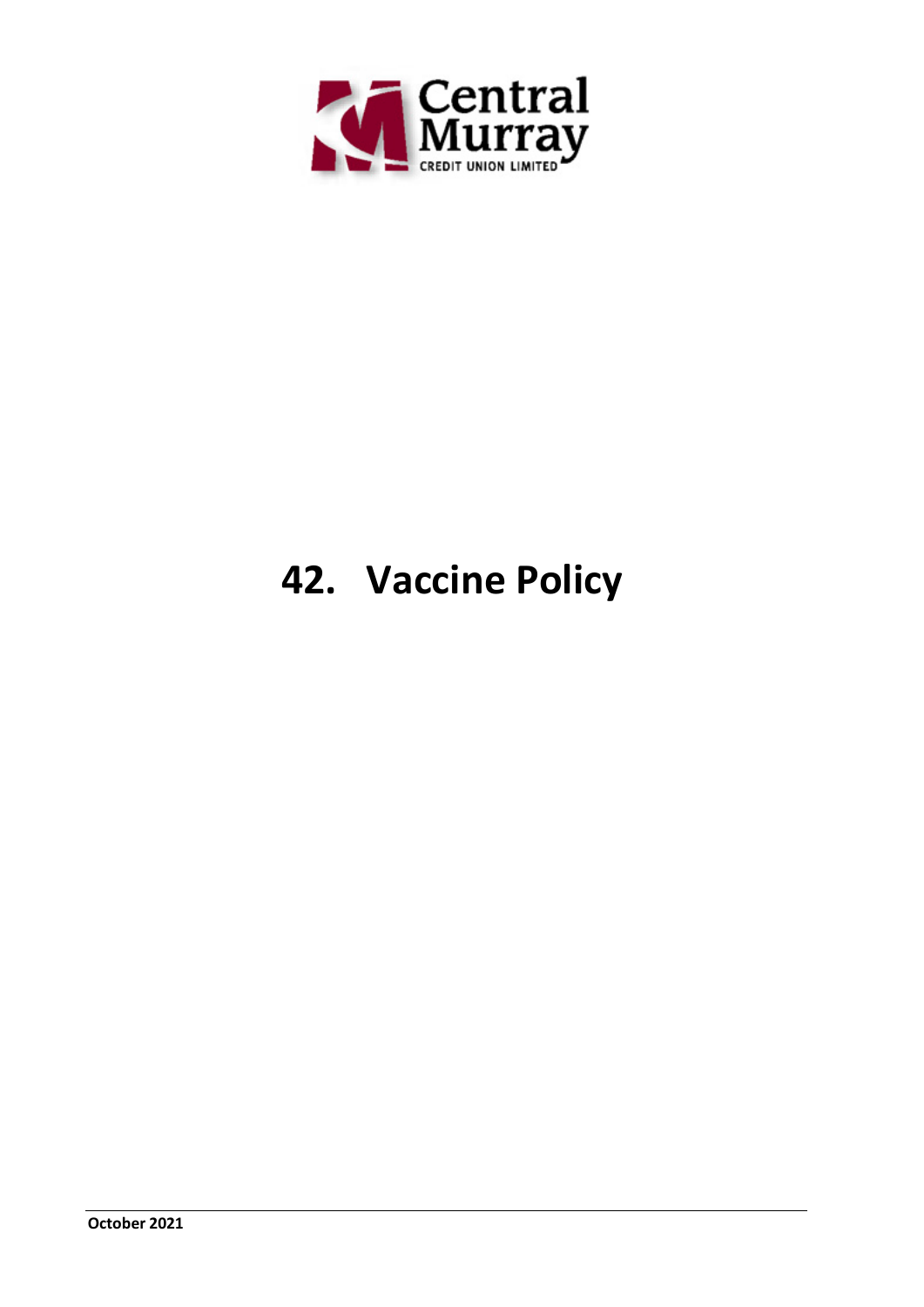#### **1. GENERAL**

#### **1.1 Purpose**

Central Murray Credit Union Limited (CMCU) is committed to ensuring a safe workplace for all employees. This includes protection against COVID-19 by ensuring all employees and officers are vaccinated against COVID-19.

#### **1.2 Authority**

This Policy has been adopted by resolution of the Board of Directors on 20th October 2021.

#### **1.3 Effective Date**

This Policy takes effect from 20<sup>th</sup> October 2021.

#### **1.4 Review**

This Policy is to be reviewed by the Risk Management Committee and the Board Risk Committee annually or as necessary in the light of any changes to legislation and any changes submitted to the Board for approval.

#### **1.5 Audit**

This Policy is to be reviewed by the Internal Auditors annually.

#### **1.6 Delegations**

The day-to-day management is delegated to the Chief Executive Officer.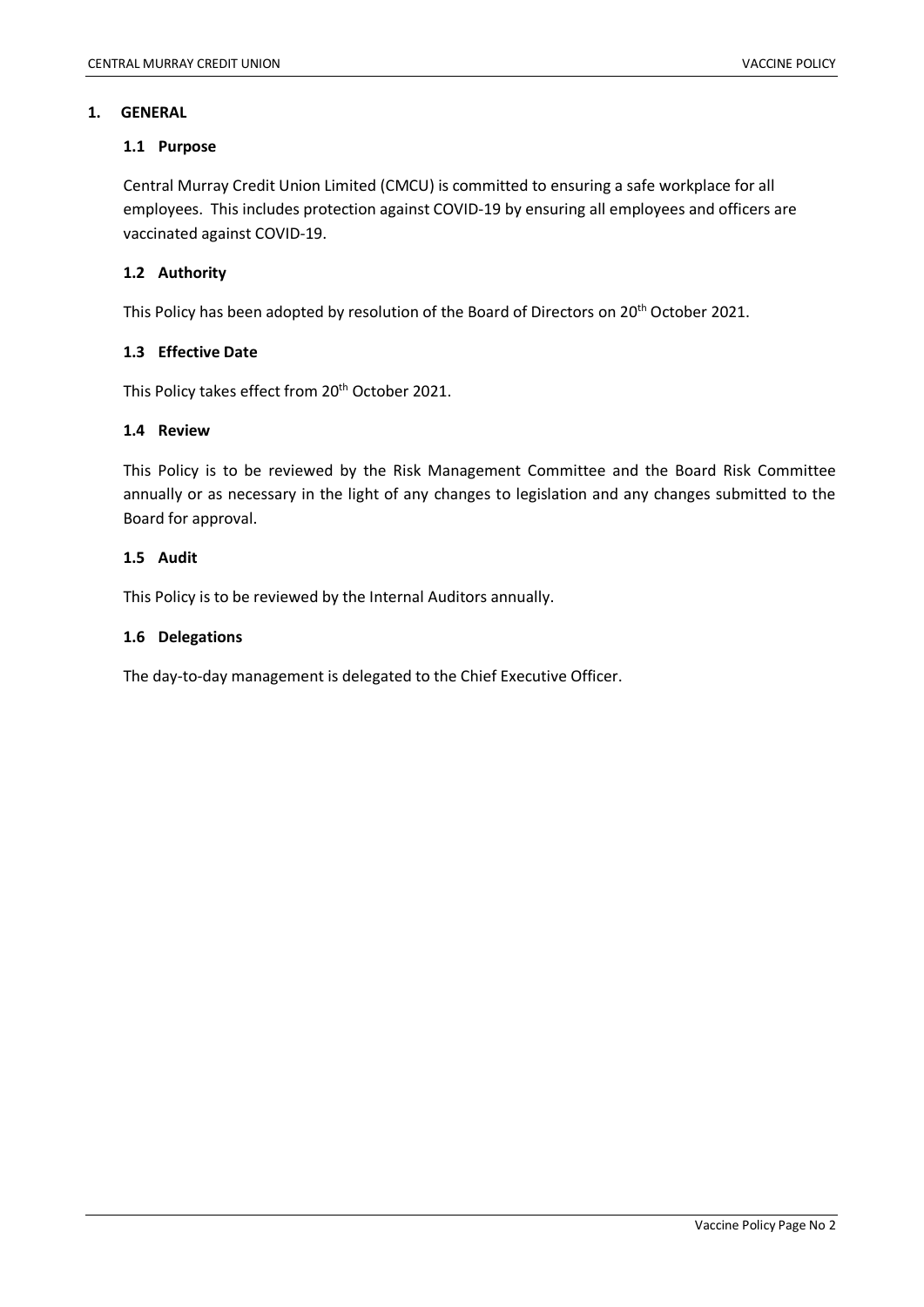# **ITEM**

# PAGE No.

| $\mathbf{1}$ .   |      |  |  |  |  |
|------------------|------|--|--|--|--|
|                  | 1.1. |  |  |  |  |
|                  | 1.2. |  |  |  |  |
|                  | 1.3. |  |  |  |  |
| 2.               |      |  |  |  |  |
|                  | 2.1. |  |  |  |  |
|                  | 2.2. |  |  |  |  |
|                  | 2.3. |  |  |  |  |
| 3.               |      |  |  |  |  |
|                  | 3.1. |  |  |  |  |
|                  | 3.2. |  |  |  |  |
|                  | 3.3. |  |  |  |  |
|                  | 3.4. |  |  |  |  |
|                  | 3.5. |  |  |  |  |
| $\overline{4}$ . |      |  |  |  |  |
|                  | 4.1. |  |  |  |  |
|                  | 4.2. |  |  |  |  |
|                  | 4.3. |  |  |  |  |
| 5.               |      |  |  |  |  |
|                  | 5.1. |  |  |  |  |
|                  | 5.2. |  |  |  |  |
|                  | 5.3. |  |  |  |  |
|                  | 5.4. |  |  |  |  |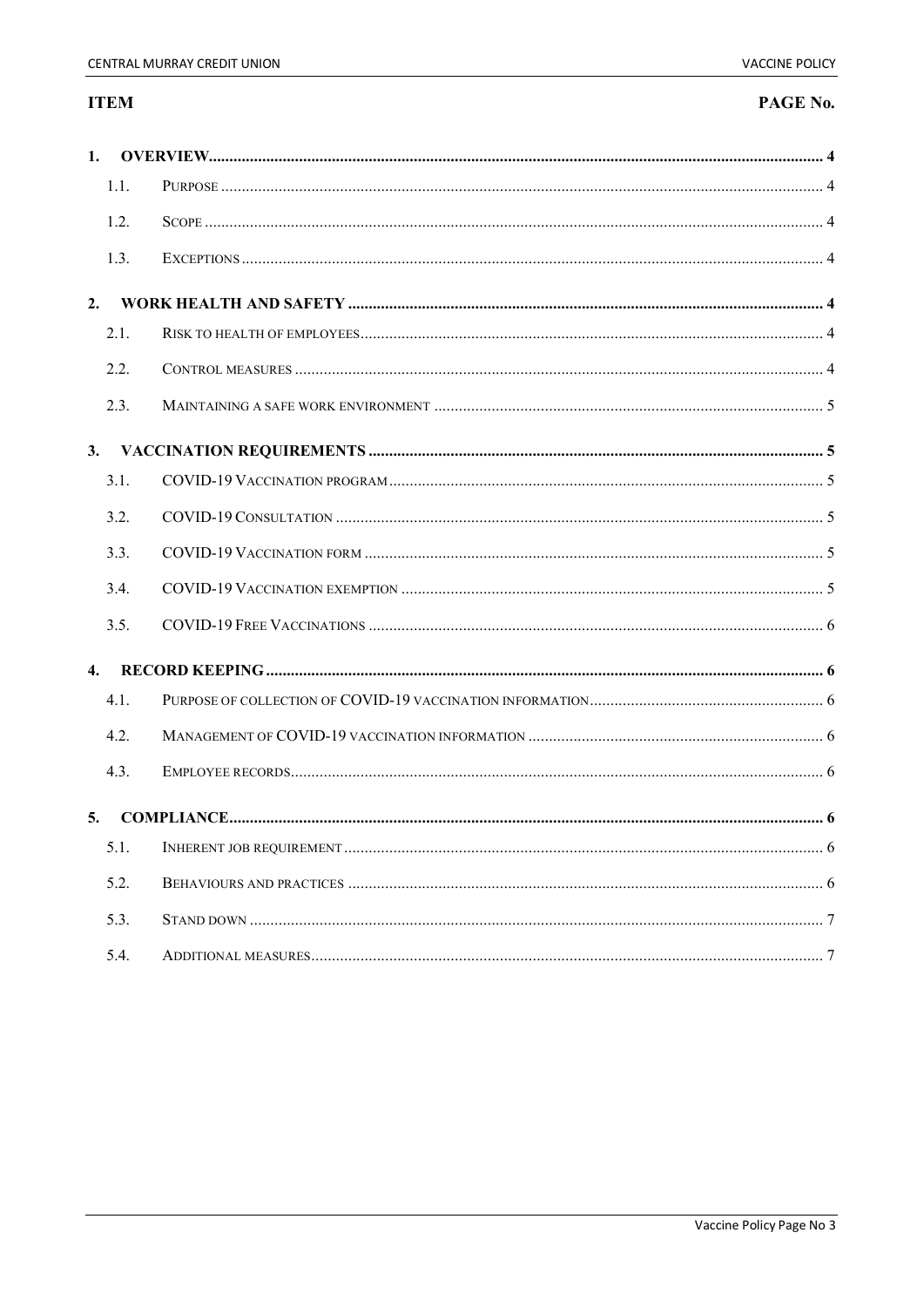# <span id="page-3-0"></span>**1. Overview**

# <span id="page-3-1"></span>**1.1. Purpose**

COVID-19 is a highly transmissible acute respiratory infection, and can cause severe illness or death, especially with people at high risk. Vaccination is the only way to specifically protect oneself from serious illness from COVIC-19 and its complications. Central Murray Credit Union Ltd (CMCU) is committed to providing employees a workplace free of recognised hazards. This Policy is intended to maximise vaccination rates for COVID-19 for employees of CMCU. The aim of this Policy is to protect employees from COVID-19 infection and help CMCU manage COVID-19 in the workplace.

# <span id="page-3-2"></span>**1.2. Scope**

This Policy will apply to all employees and officers of CMCU. This Policy aligns with the Work Health and Safety Act 2011 (Cth). The Work Health and Safety Act seeks to protect the health, safety and welfare of employees and other people at work. The law aims to ensure that the health and safety of the public is not put at risk by activities undertaken by CMCU.

# <span id="page-3-3"></span>**1.3. Exceptions**

All employees will be required to be fully vaccinated against COVID-19 unless a permissible exemption applies. Each employee will be assessed on a case-by-case basis. A permissible exemption may be accepted due to medical or religious reasons.

# <span id="page-3-4"></span>**2. Work health and Safety**

# <span id="page-3-5"></span>**2.1. Risk to health of employees**

CMCU has a duty of care to identify whether there is a risk to health of employees from exposure to coronavirus at our workplace. Where a risk to health is identified CMCU must, so far as is reasonably practicable, eliminate or reduce the risk. This includes actions to prevent the risk of exposure to COVID-19 at work.

## <span id="page-3-6"></span>**2.2. Control measures**

In order to keep our employees and customers safe CMCU have undertaken a risk assessment and determined that due to the nature of our work all roles are considered high to medium risk. CMCU are taking appropriate control measures to manage the risk of exposure of COVID-19 in our workplace including:

- Physical distancing where possible.
- Changing work practices to reduce contact with other people.
- Increasing cleaning and disinfection of the workplace.
- Providing hand wash and sanitiser for good hygiene.
- Keeping records of employees and people who come to the workplace.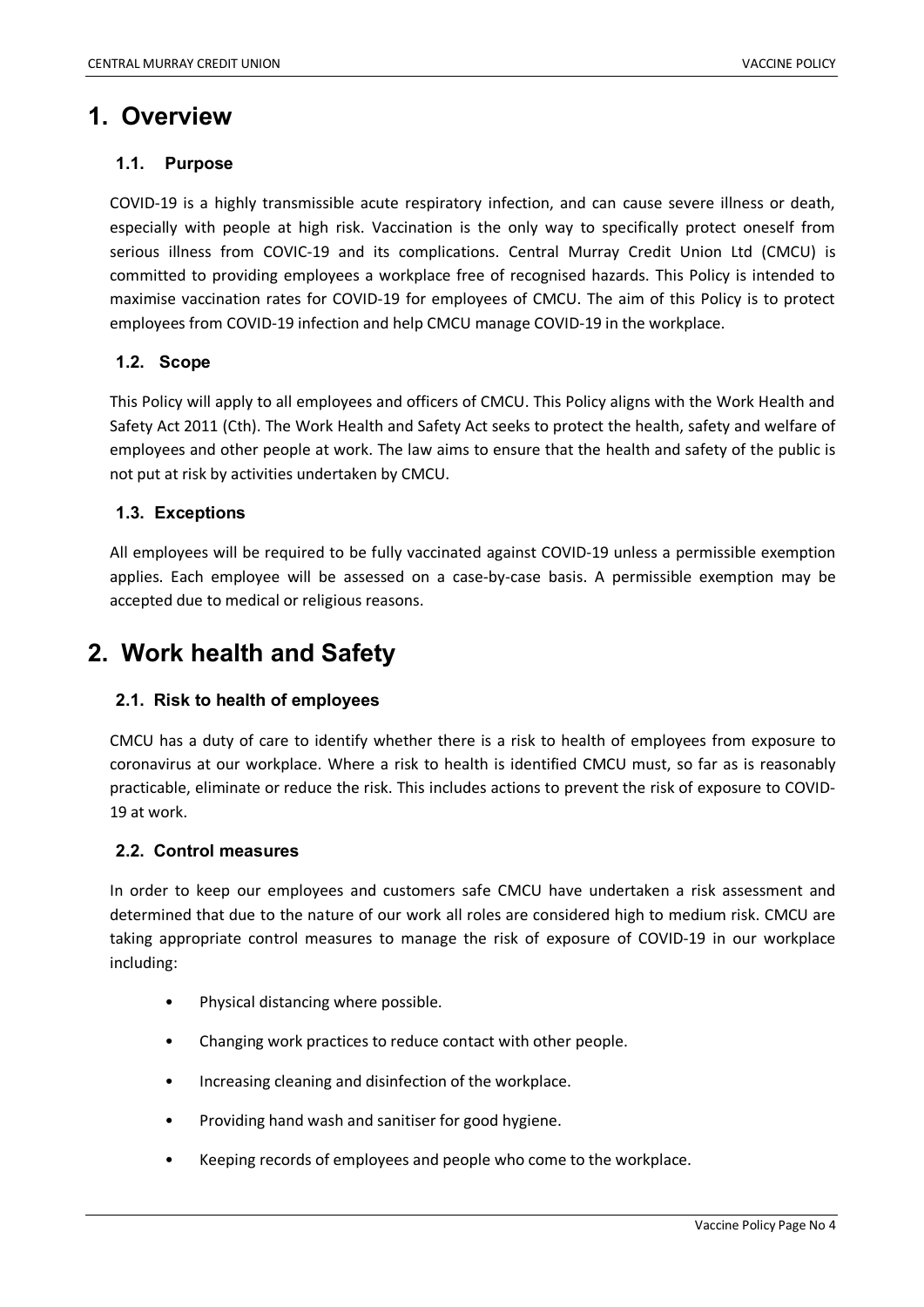## <span id="page-4-0"></span>**2.3. Maintaining a safe work environment**

In order to maintain a safe work environment CMCU request that all employees be fully vaccinated against COVID-19 unless a permissible exemption applies. Employees have a duty to take reasonable care of their own health and safety in the workplace as well as taking reasonable care of others in the workplace. This means employees must co-operate with any reasonable directions given by CMCU to reduce the risks of COVID-19.

# <span id="page-4-1"></span>**3. Vaccination requirements**

# <span id="page-4-2"></span>**3.1. COVID-19 Vaccination program**

The CMCU COVID-19 Vaccination program will:

- Promote COVID-19 vaccinations to all employees.
- Promote the mandatory requirement for all employees to complete a COVID-19 vaccination form.
- Facilitate and record each staff members vaccination.

# <span id="page-4-3"></span>**3.2. COVID-19 Consultation**

Employees who may be affected by the requirement to be fully vaccinated under this Policy may discuss their concerns with the Operations Manager. CMCU will give prompt consideration to any matters raised by employees about receiving the COVID-19 vaccine.

# <span id="page-4-4"></span>**3.3. COVID-19 Vaccination form**

The COVID-19 Vaccination form will require staff to:

- Consent to the COVID-19 vaccination, (including any booster vaccination), or
- Decline the COVID-19 vaccination by requesting an exemption, or
- State that the employee has already received the full COVID-19 vaccination in that calendar year.

#### <span id="page-4-5"></span>**3.4. COVID-19 Vaccination exemption**

An employee may have a permissible exemption for being vaccinated against COVID-19. A permissible exemption may be due to the employee:

- Having a severe allergy to components of the vaccine, or
- Health reasons such as pregnancy, or
- Religious reasons.

Each exemption will be considered on a case-by-case basis. In order to apply for an exemption supporting documentation will be required in the form of:

• A medical certificate, or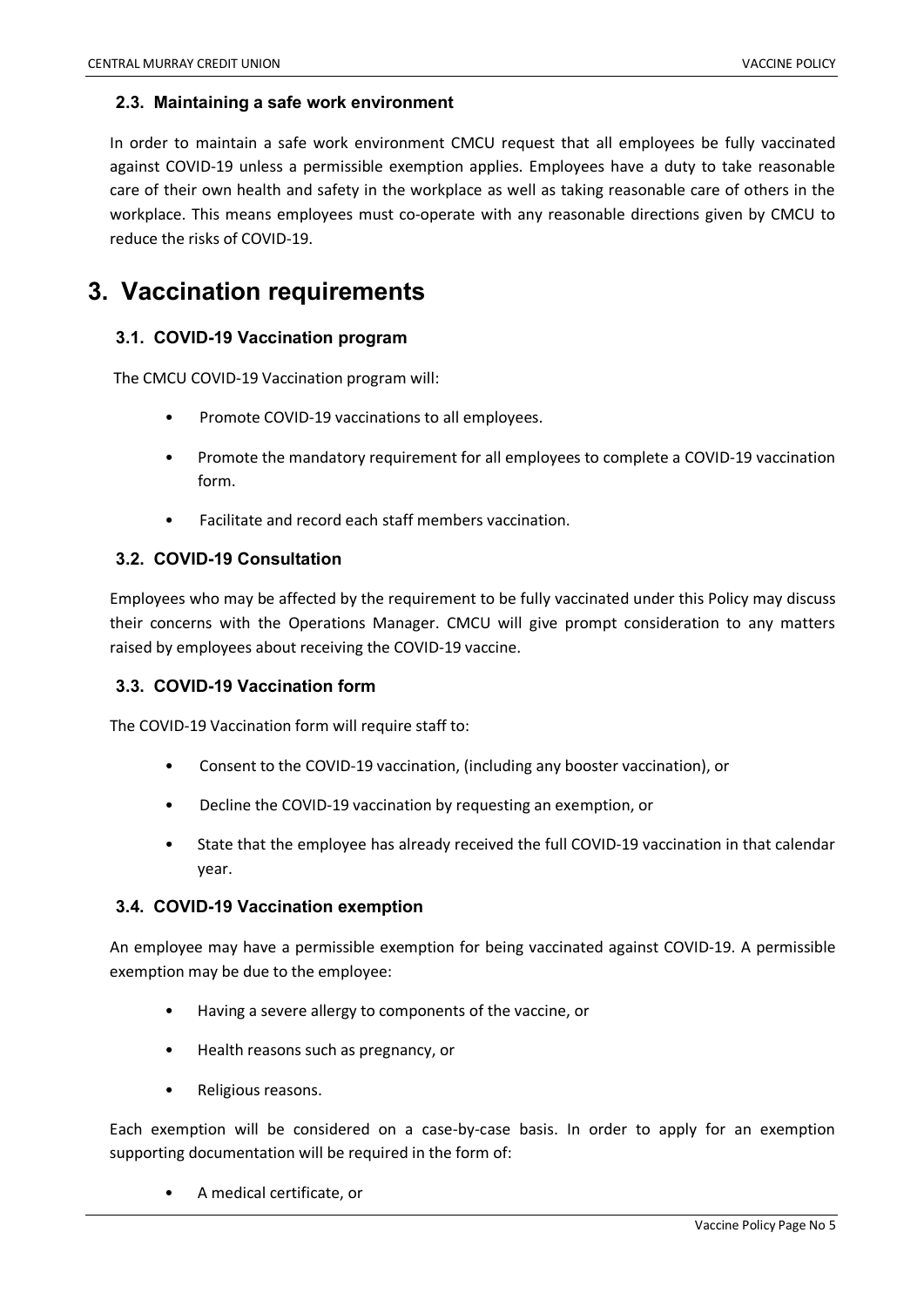Statutory declaration

## <span id="page-5-0"></span>**3.5. COVID-19 Free Vaccinations**

The COVID-19 vaccine is free to everyone in Australia. Vaccinations can be booked online through local vaccination clinics. It is important for all employees to ensure that the COVID219 vaccination is undertaken on the advice of a health practitioner.

# <span id="page-5-1"></span>**4. Record keeping**

# <span id="page-5-2"></span>**4.1. Purpose of collection of COVID-19 vaccination information**

CMCU has a duty of care for the general public as well as our staff to prevent an employee from inadvertently spreading the COVID-19. We collect COVID-19 information from employees for the purpose of providing confidence to staff and customers that the risk of infection is being actively mitigated due to our employees being fully vaccinated.

# <span id="page-5-3"></span>**4.2. Management of COVID-19 vaccination information**

CMCU collects information from employees to confirm that they are fully vaccinated against COVID-19 in-line with this Policy. The confirmation of employee vaccination is required in order to maintain a safe work environment. We respect the privacy of the personal information you may provide to us. We manage your personal information under the Privacy Act 1988 (Cth) and the Australian Privacy Principles (APPs). Information about your vaccination status is considered personal information and will not be disclosed or used for any purpose other than to ensure the health and safety of our workplace.

#### <span id="page-5-4"></span>**4.3. Employee records**

Personal information relating to your employment, including your health information, is kept on file as part of your employee records. CMCU will not release any personal information relating to your COVID-19 vaccination without your written consent.

# <span id="page-5-5"></span>**5. Compliance**

#### <span id="page-5-6"></span>**5.1. Inherent job requirement**

Due to the nature of our work, a risk assessment has determined that all roles at CMCU are considered to be high to medium risk. This means that the essential job function of each employee will not be able to be met where CMCU does not have the ability to work safely. Employees who are infected from COVID-19 are unable to perform the tasks essential to their role productively and to the required quality. CMCU will determine on a case-by-case basis whether an employee can be usefully employed.

#### <span id="page-5-7"></span>**5.2. Behaviours and practices**

CMCU may lose essential business if customers avoid face-to-face contact because of our failure to ensure that our employees are fully vaccinated against COVID-19. As part of your employment all employees are required to comply with CMCU's policies and procedures as reviewed and updated from time to time.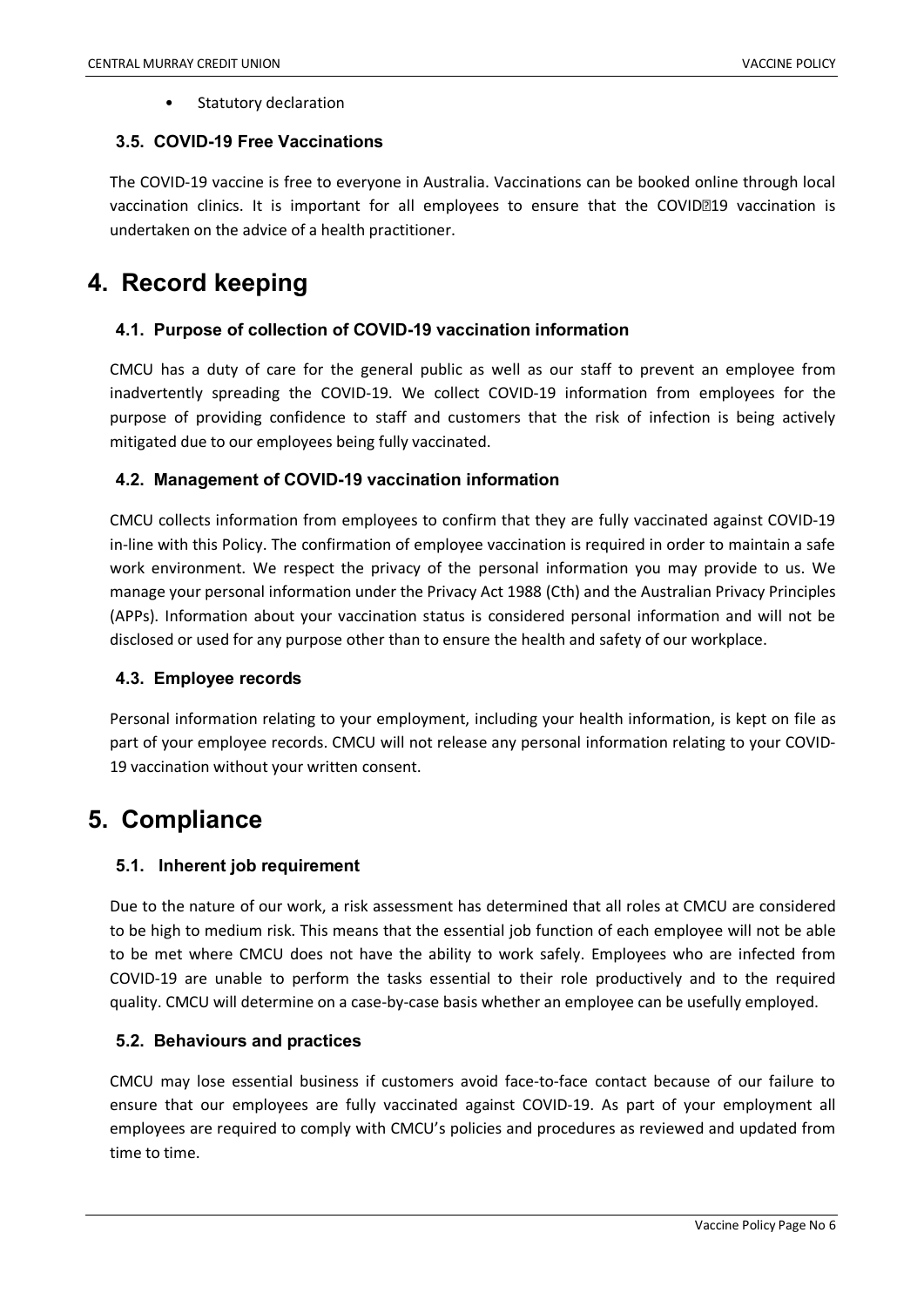# <span id="page-6-0"></span>**5.3. Stand down**

Where it is deemed that an employee cannot be usefully employed due to the COVID pandemic for which CMCU can't be held responsible, CMCU may stand down employees temporarily. Before standing down employees, CMCU will consider all other options.

# <span id="page-6-1"></span>**5.4. Additional measures**

# **5.4.1 2 weeks unpaid leave**

Subject to the Banking Finance and Insurance Award 2020 an employee is entitled to take up to 2 weeks unpaid leave if an employee is required by government or medical authorities, or on the advice of a medical practitioner to self-isolate and is consequently prevented from working, or is otherwise prevented from working by measures taken by government or medical authorities in response to the COVIC-19 pandemic. An employee must give CMCU notice of the taking of leave under these additional measures and of the reason the employee required the leave, as soon as practicable (which may be a time after the leave has started). An employee taking 2 weeks unpaid leave to self-isolate must give CMCU evidence such as a medical certificate or statutory declaration showing the reason the leave is taken for.

# **5.4.2 Annual leave at half pay**

If an employee is required by government or medical authorities, or on the advice of a medical practitioner to self-isolate, instead of taking paid annual leave on full pay, the employee (with the agreement of CMCU) may agree to take twice as much leave at half pay. Any such agreement must be recorded in writing and retained as an employee record.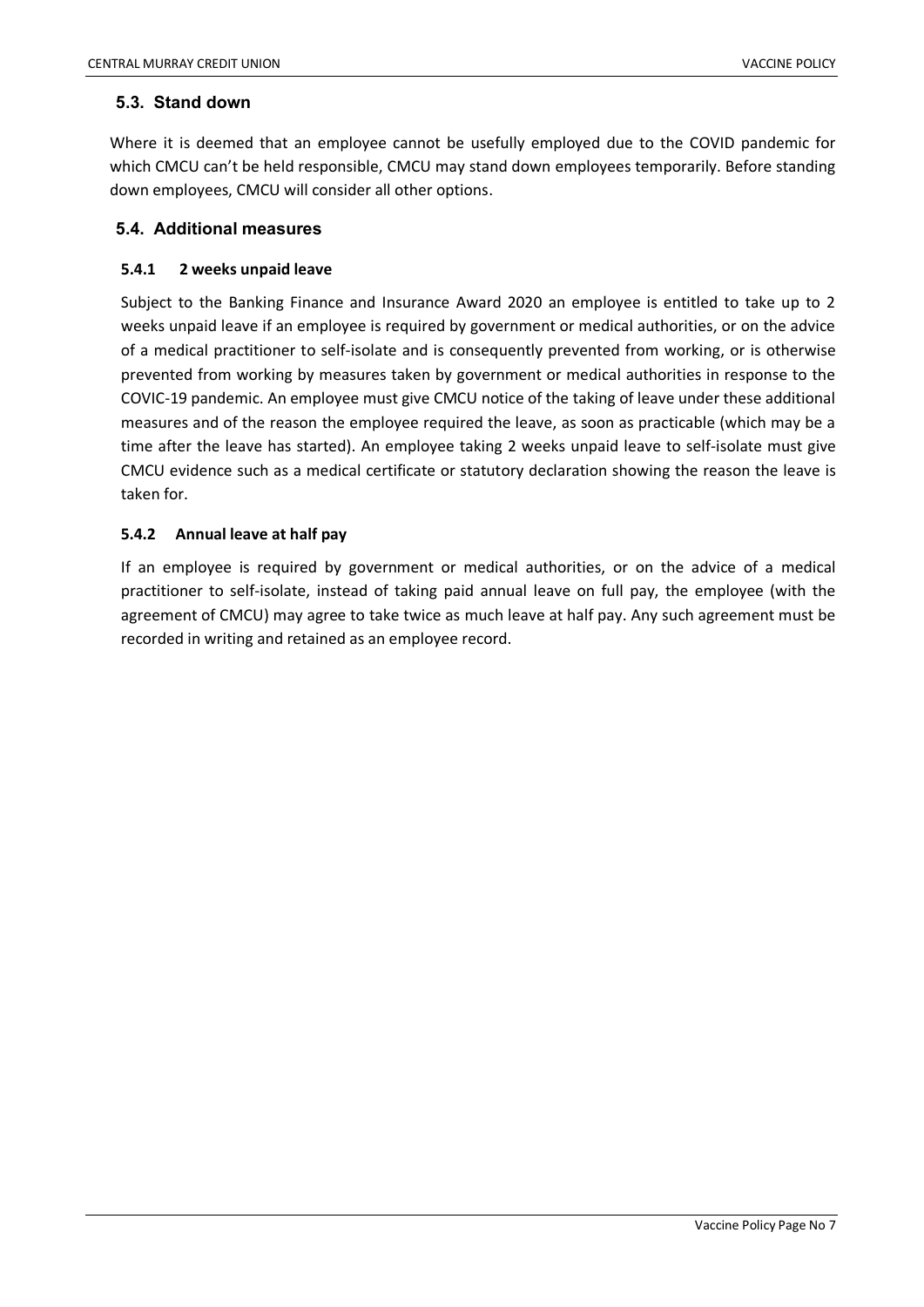| Central                                                                                                                                                                                                                                                                                                                                                                                                                                                                                                                                                                                                     | COVID-19                                                                                     | Employee Name: |  |  |  |  |
|-------------------------------------------------------------------------------------------------------------------------------------------------------------------------------------------------------------------------------------------------------------------------------------------------------------------------------------------------------------------------------------------------------------------------------------------------------------------------------------------------------------------------------------------------------------------------------------------------------------|----------------------------------------------------------------------------------------------|----------------|--|--|--|--|
|                                                                                                                                                                                                                                                                                                                                                                                                                                                                                                                                                                                                             | <b>Vaccination Form</b>                                                                      | Position:      |  |  |  |  |
|                                                                                                                                                                                                                                                                                                                                                                                                                                                                                                                                                                                                             |                                                                                              | Phone:         |  |  |  |  |
| Central Murray Credit Union Ltd (CMCU) requires all staff to complete the following form in relation to<br>their COVID-19 vaccination status. As CMCU is deemed as an essential provider, a COVID-19 vaccination<br>is required for all employees. Information regarding the vaccination status is sought to ensure that we<br>are able to manage any COVID-19 outbreaks and develop measures to keep our staff and customers<br>safe. Information you provide in this form is confidential and will not be used for any purpose other than<br>that stated above, unless otherwise directed by legislation. |                                                                                              |                |  |  |  |  |
| <b>Your Consent</b>                                                                                                                                                                                                                                                                                                                                                                                                                                                                                                                                                                                         |                                                                                              |                |  |  |  |  |
| $\Box$<br>information).                                                                                                                                                                                                                                                                                                                                                                                                                                                                                                                                                                                     | I consent to provide information regarding my COVID-19 vaccination (including any booster    |                |  |  |  |  |
| □<br>exemption.                                                                                                                                                                                                                                                                                                                                                                                                                                                                                                                                                                                             | I decline to provide information regarding my COVID-19 vaccination and request a permissible |                |  |  |  |  |
| ⊔                                                                                                                                                                                                                                                                                                                                                                                                                                                                                                                                                                                                           | I confirm I have read and understand the COVID-19 Vaccination Policy.                        |                |  |  |  |  |
| Please complete the appropriate section below                                                                                                                                                                                                                                                                                                                                                                                                                                                                                                                                                               |                                                                                              |                |  |  |  |  |
| <b>Your Vaccination Information</b>                                                                                                                                                                                                                                                                                                                                                                                                                                                                                                                                                                         |                                                                                              |                |  |  |  |  |
| I have received the vaccine                                                                                                                                                                                                                                                                                                                                                                                                                                                                                                                                                                                 |                                                                                              |                |  |  |  |  |
|                                                                                                                                                                                                                                                                                                                                                                                                                                                                                                                                                                                                             | I have received the following COVID-19 vaccine - Type of vaccine:                            |                |  |  |  |  |
| Dose 1<br>Date: $\sqrt{ }$                                                                                                                                                                                                                                                                                                                                                                                                                                                                                                                                                                                  | Dose 2 (if applicable) Date:                                                                 |                |  |  |  |  |
| □                                                                                                                                                                                                                                                                                                                                                                                                                                                                                                                                                                                                           | I have attached a copy of the Medicare COVID vaccination certificate.                        |                |  |  |  |  |
| I am choosing not to get the vaccine (You are able to update the vaccination form if your preference<br>changes in future)                                                                                                                                                                                                                                                                                                                                                                                                                                                                                  |                                                                                              |                |  |  |  |  |
| $\Box$                                                                                                                                                                                                                                                                                                                                                                                                                                                                                                                                                                                                      | I am choosing not to receive the COVID-19 vaccine due to medical advice                      |                |  |  |  |  |
| $\Box$                                                                                                                                                                                                                                                                                                                                                                                                                                                                                                                                                                                                      | I am choosing not to receive the COVID-19 vaccine due to religious reasons                   |                |  |  |  |  |
|                                                                                                                                                                                                                                                                                                                                                                                                                                                                                                                                                                                                             | <b>Supporting documentation</b>                                                              |                |  |  |  |  |
| $\Box$<br>exemption                                                                                                                                                                                                                                                                                                                                                                                                                                                                                                                                                                                         | I have attached the necessary supporting documentation to support a permissible              |                |  |  |  |  |
|                                                                                                                                                                                                                                                                                                                                                                                                                                                                                                                                                                                                             |                                                                                              |                |  |  |  |  |